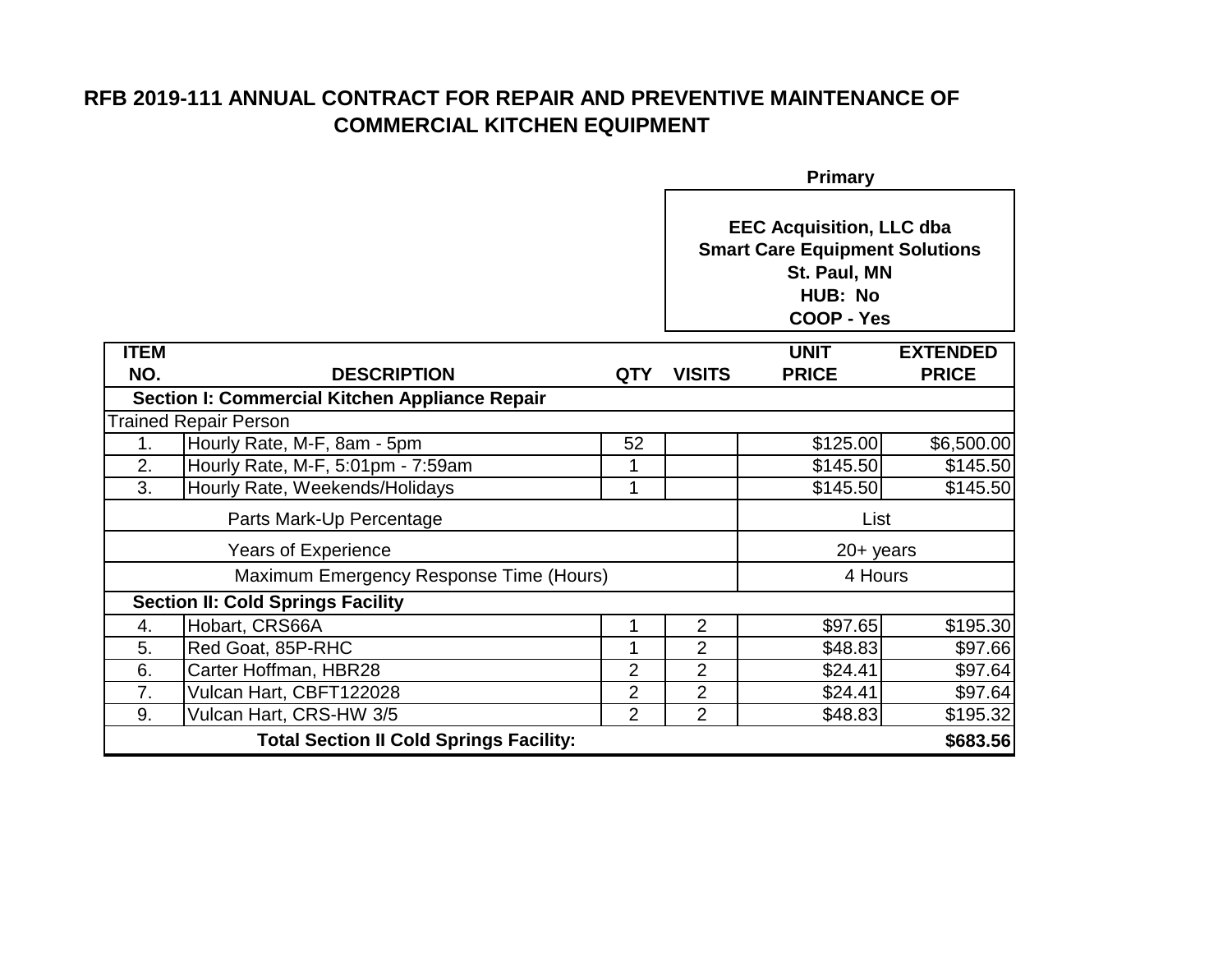|                                       | <b>Primary</b>                                  |                |                                                                                                                                 |              |                 |
|---------------------------------------|-------------------------------------------------|----------------|---------------------------------------------------------------------------------------------------------------------------------|--------------|-----------------|
|                                       |                                                 |                | <b>EEC Acquisition, LLC dba</b><br><b>Smart Care Equipment Solutions</b><br>St. Paul, MN<br><b>HUB: No</b><br><b>COOP - Yes</b> |              |                 |
| <b>ITEM</b>                           |                                                 |                |                                                                                                                                 | <b>UNIT</b>  | <b>EXTENDED</b> |
| NO.                                   | <b>DESCRIPTION</b>                              | <b>QTY</b>     | <b>VISITS</b>                                                                                                                   | <b>PRICE</b> | <b>PRICE</b>    |
|                                       | <b>Section III: Corrections Center Facility</b> |                |                                                                                                                                 |              |                 |
| 10.                                   | Bunn, CWTF12 (Coffee)                           | 1              | $\overline{2}$                                                                                                                  | \$48.83      | \$97.66         |
| 11.                                   | Bunn, TU3Q (Tea)                                | 1              | $\overline{2}$                                                                                                                  | \$48.83      | \$97.66         |
| 12.                                   | Omega Products, OSD10 (Juicer)                  | 1              | $\overline{2}$                                                                                                                  | \$48.83      | \$97.66         |
| 13.                                   | Champion, UH23B                                 | 1              | $\overline{2}$                                                                                                                  | \$97.65      | \$195.30        |
| 14.                                   | RED GOAT, 85P-RHC                               | 1              | $\overline{2}$                                                                                                                  | \$48.83      | \$97.66         |
| 15.                                   | Generic Cold Serving Line, 63"  x 29"w x 30"h   | 1              | $\overline{2}$                                                                                                                  | \$97.65      | \$195.30        |
| 16.                                   | Generic Hot Serving Line, 63"I x 29"w x 30"h    | 1              | $\overline{2}$                                                                                                                  | \$48.83      | \$97.66         |
|                                       | <b>Total Section III Corrections Center:</b>    |                |                                                                                                                                 |              | \$878.90        |
| <b>Section IV: Green Bay Facility</b> |                                                 |                |                                                                                                                                 |              |                 |
| 17.                                   | Hubbell, T639T4                                 | $\overline{2}$ | $\overline{2}$                                                                                                                  | \$48.83      | \$195.32        |
| 18.                                   | Hobart, FT900                                   | $\overline{2}$ | $\overline{4}$                                                                                                                  | \$97.65      | \$781.20        |
| 19.                                   | Carter Hoffman, HBR28                           | 4              | $\overline{2}$                                                                                                                  | \$24.41      | \$195.28        |
| 20.                                   | Vulcan, GT100E                                  | $\overline{2}$ | $\overline{2}$                                                                                                                  | \$48.43      | \$193.72        |
| 21.                                   | Duke, DPAH-4-HF                                 | $\overline{2}$ | $\overline{2}$                                                                                                                  | \$48.83      | \$195.32        |
| 22.                                   | TRUE, #T-49, Refrigeration Unit # AK4460Y       | $\mathbf 1$    | $\overline{2}$                                                                                                                  | \$32.55      | \$65.10         |
| 23.                                   | Victory, # RS-1D-S7-EW                          | 1              | $\overline{2}$                                                                                                                  | \$32.55      | \$65.10         |
| 24.                                   | Victory, # RS-1D-S7-EW                          | 1              | 2                                                                                                                               | \$32.55      | \$65.10         |
|                                       | <b>Total Section IV Green Bay:</b>              |                |                                                                                                                                 |              | \$1,756.14]     |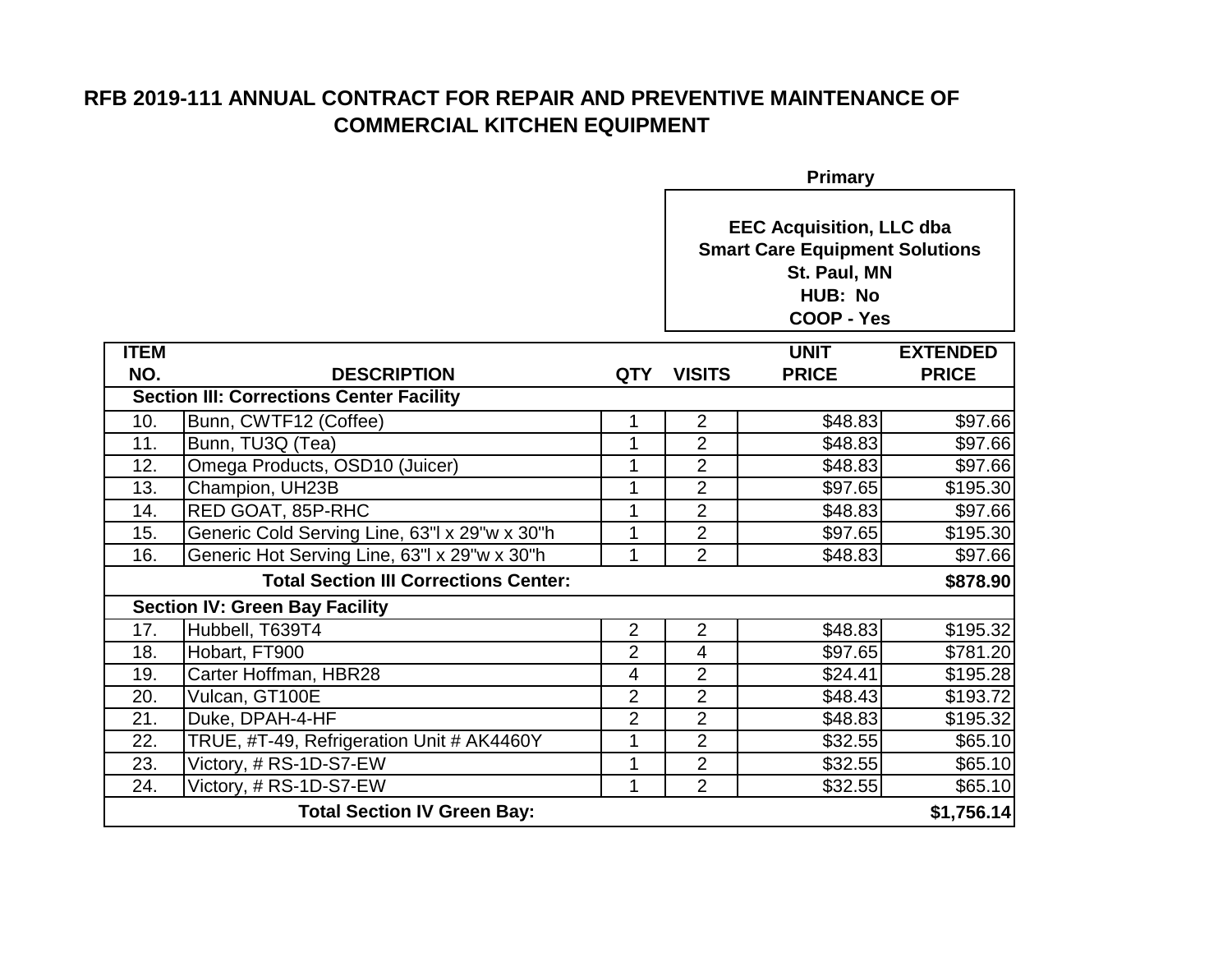| <b>Primary</b>                             |                                               |            |                                                                                                                                 |              |                 |
|--------------------------------------------|-----------------------------------------------|------------|---------------------------------------------------------------------------------------------------------------------------------|--------------|-----------------|
|                                            |                                               |            | <b>EEC Acquisition, LLC dba</b><br><b>Smart Care Equipment Solutions</b><br>St. Paul, MN<br><b>HUB: No</b><br><b>COOP - Yes</b> |              |                 |
| <b>ITEM</b>                                |                                               |            |                                                                                                                                 | <b>UNIT</b>  | <b>EXTENDED</b> |
| NO.                                        | <b>DESCRIPTION</b>                            | <b>QTY</b> | <b>VISITS</b>                                                                                                                   | <b>PRICE</b> | <b>PRICE</b>    |
|                                            | <b>Section V: Juvenile Detention Facility</b> |            |                                                                                                                                 |              |                 |
| 25.                                        | Hatco, S54                                    | 1          | $\overline{2}$                                                                                                                  | \$48.83      | \$97.66         |
| 26.                                        | Hobart, C44A                                  |            | $\overline{2}$                                                                                                                  | \$97.65      | \$195.30        |
| 27.                                        | Toastmaster, 7348F                            |            | $\overline{2}$                                                                                                                  | \$16.28      | \$32.56         |
| 28.                                        | CresCor, H137UA12                             |            | $\overline{2}$                                                                                                                  | \$24.41      | \$48.82         |
| 29.                                        | Groen, TD87-40                                | 1          | $\overline{2}$                                                                                                                  | \$48.83      | \$97.66         |
| 30.                                        | Hobart, A200                                  |            | $\overline{2}$                                                                                                                  | \$16.28      | \$32.56         |
| 31.                                        |                                               | 3          | $\overline{2}$                                                                                                                  | \$24.41      | \$146.46        |
| 32.                                        | Montague, 36-5                                |            | $\overline{2}$                                                                                                                  | \$24.41      | \$48.82         |
| 33.                                        | Hobart, EDGE                                  |            | $\overline{2}$                                                                                                                  | \$16.28      | \$32.56         |
| 34.                                        | APW, HFW-3                                    | 1          | $\overline{2}$                                                                                                                  | \$48.83      | \$97.66         |
| 35.                                        | Accutemp, S62083D                             | 1          | $\overline{2}$                                                                                                                  | \$48.83      | \$97.66         |
| <b>Total Section V Juvenile Detention:</b> |                                               |            |                                                                                                                                 |              | \$927.72        |